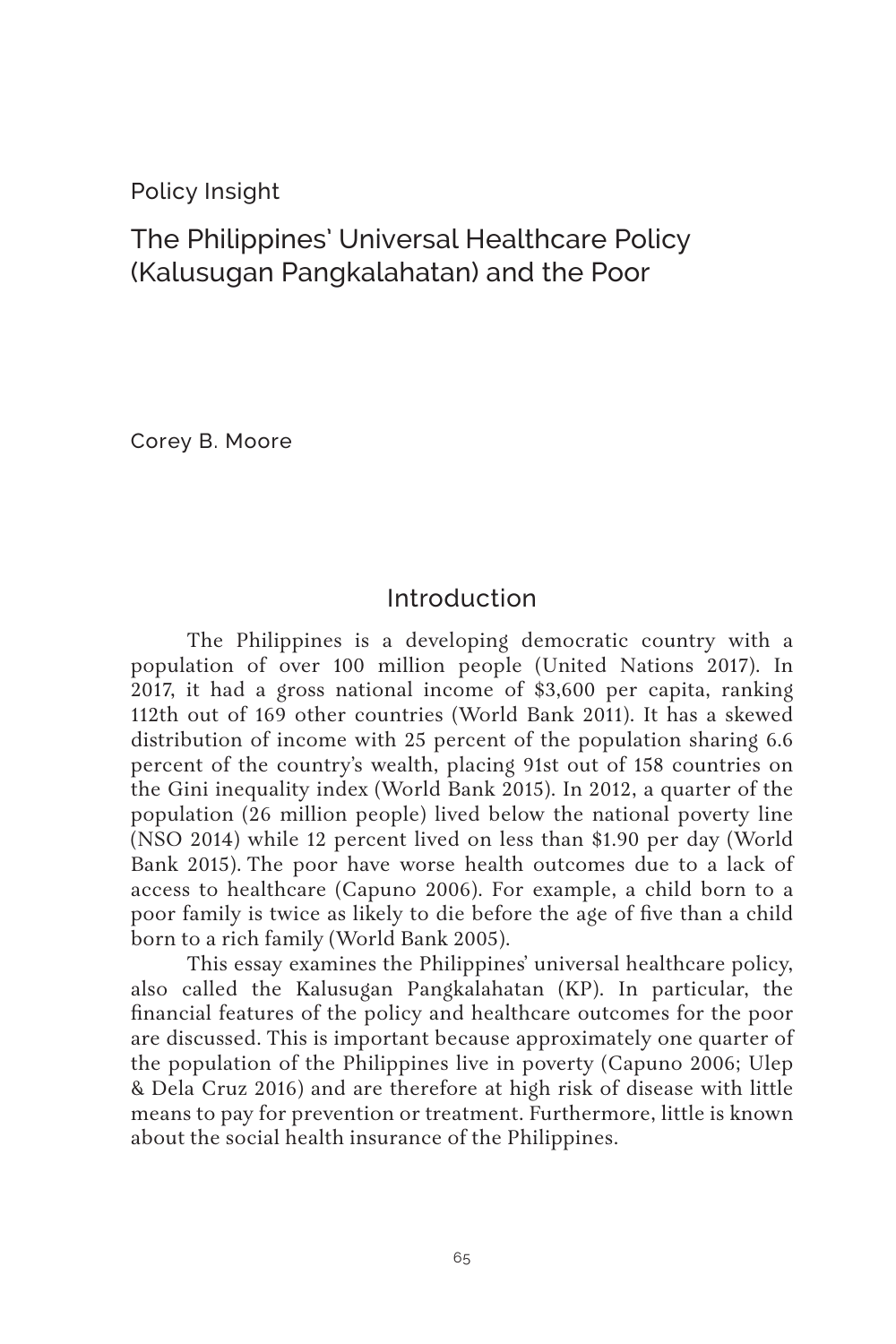# Social Healthcare in the Philippines Before the Kalusugan Pangkalahatan

In 1969, the Philippines was one of the first countries in Southeast Asia to implement a social health insurance scheme. While it included a provision for the poor, it failed to deliver to this demographic (Soriano et al. 2002) effectively, providing only for formal employees of the private and government sectors (Quimbo et al. 2013; Dayrit et al. 2018). In 1986, after the removal of a president who remained in power for 22 years, the government transferred the responsibility of healthcare from the national government to local jurisdictions in response to an analysis of healthcare in other countries (Grundy et al. 2003; United States Agency for International Development 1991). In 1995, the government established the National Health Insurance Program that was managed by the Philippine Health Insurance Corporation (PhilHealth). It mandated the "coverage of the entire population with at least a basic minimum package of health insurance benefits" (Republic Act No. 7875). On paper, the program was very generous as it covered the cost of a hospital bed, drugs, supplies, diagnostic tests, operating rooms, professional fees, and surgical procedures (Capuno 2006). However, it was subject to payout ceilings and only paid for goods and services provided by accredited facilities (Quimbo et al. 2013). In 1996, the scheme was extended to explicitly provide for the poor through the PhilHealth Sponsored Program whereby local government units were required by law to identify the poor households and their dependents in their jurisdiction and enroll them in PhilHealth (Obermann, Jowett, and Kwon 2018; Tobe et al. 2013). In principle, this meant that every poor person in the country should have free healthcare.

While PhilHealth membership for the poor was compulsory, many were not enrolled to become members (Dayrit et al. 2018). This was because a large burden of financing their insurance premiums was placed on 1,715 different local government units (Chakraborty 2013). This resulted in suboptimal enrollment of poor constituents as local authorities, specifically, had difficulty sourcing funds, decided that funds could be better spent elsewhere, and were reluctant to contribute to a pool of money that may be used to help constituents in other jurisdictions (Obermann, Jowett, and Kwon 2018; Dayrit et al. 2018). Lack of adequate monitoring and enforcement mechanisms, and preferential enrollment also occurred, where some non-poor constituents were enrolled in the program (Chakraborty 2013; Capuno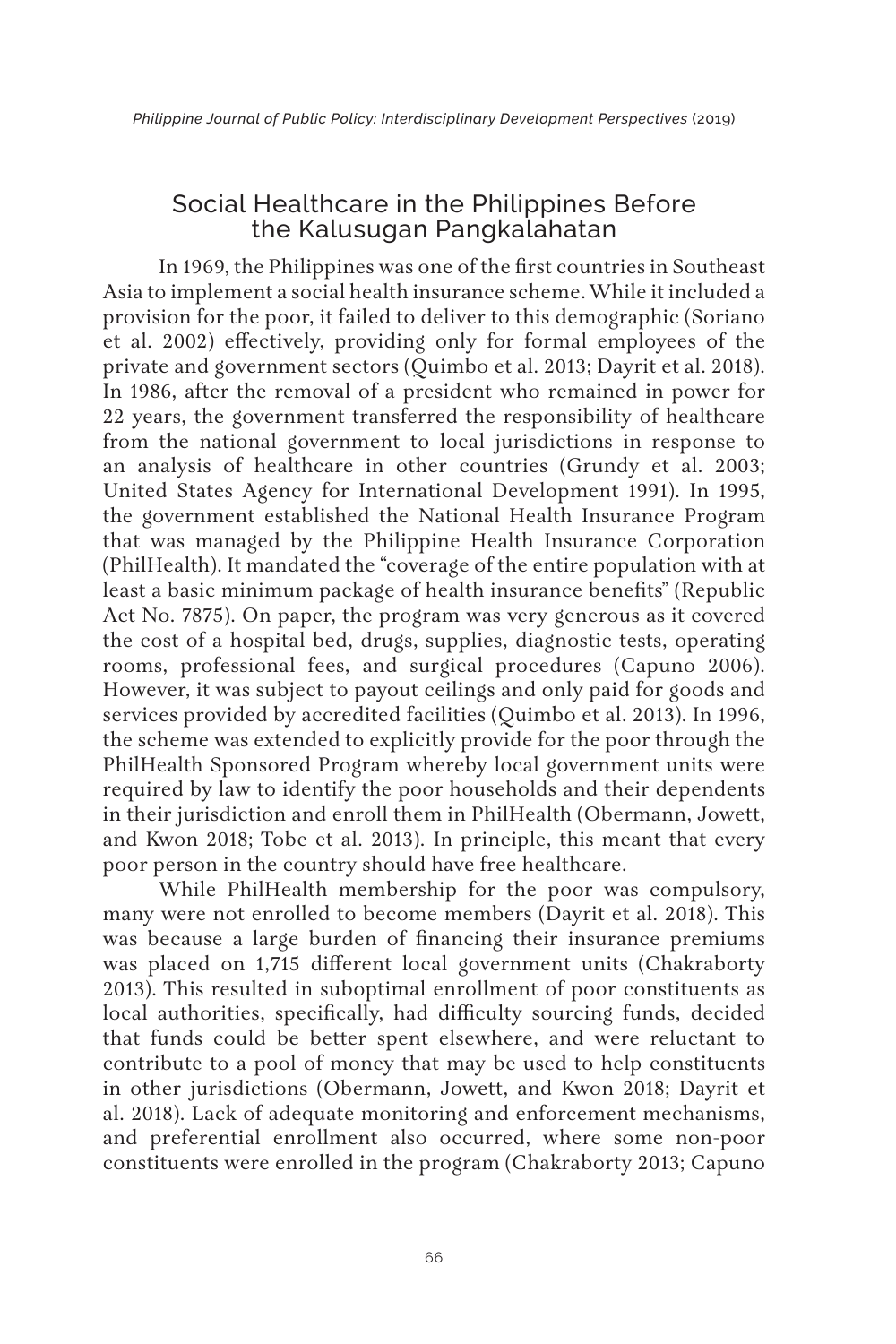2006). According to Capuno (2006), in some jurisdictions, less than 10 percent of the poor were enrolled and the national government began fully subsiding some of them in an adhoc manner. Furthermore, the situation of funding, enrollments, and payouts were altered over time and between regions due to the shifts in local and national policies. In 2003, for example, the national government set a target to have five million poor people enrolled in PhilHealth by 2004, which was financed through the revenue from the Philippine Charity Sweepstakes Office (PCSO). In 2004, the number spiked to over six million. The following year the number of poor enrolled in PhilHealth was halved to less than 2.5 million (Capuno 2006).

There were also issues regarding the inefficient utilization of PhilHealth benefits by the poor. Despite them being at the highest risk of illness and having free compulsory coverage, only four percent made a claim in 2007 (National Statistics Office 2009). This was due to a multitude of factors which include a lack of awareness that they were PhilHealth members, and of the corresponding benefits they were entitled to, difficulty in navigating the system, and lack of access to facilities that were accredited by PhilHealth (Dayrit et al. 2018; Chakraborty 2013; Quimbo et al. 2013; Obermann, Jowett, and Kwon 2018)—issues that were particularly relevant to the poor residing in remote areas. The disparity between the rich and the poor was highlighted in the *Annual Poverty Indicators Survey of 2007* (National Statistics Office 2009) showing that the richest 10 percent of the population were almost twice as likely to be admitted to the hospital than the poorest 10 percent, despite the latter being at greater risk of illness. This clearly shows that equitable access to healthcare is far from being achieved under the existing system (Chakraborty 2013).

The system also failed to protect the poor from financial stress associated with healthcare. The benefits that members could receive were capped (Capuno 2006) and PhilHealth had no legal mechanism to set the price that providers of healthcare goods and services charged, including those charged by government-owned public hospitals. In some cases, PhilHealth members were charged more by healthcare providers (Obermann et al. 2006; Gertler and Solon 2000). It was common for hospitals to ask their patients to purchase their medications for treatment whenever medications ran out of stock, which inevitably led to out-of-pocket expenses (Chakraborty 2013; Lam and Rivera 2017). From 2000 to 2009, out-of-pocket expenses had increased by 50 percent, and by 2009 it was estimated to be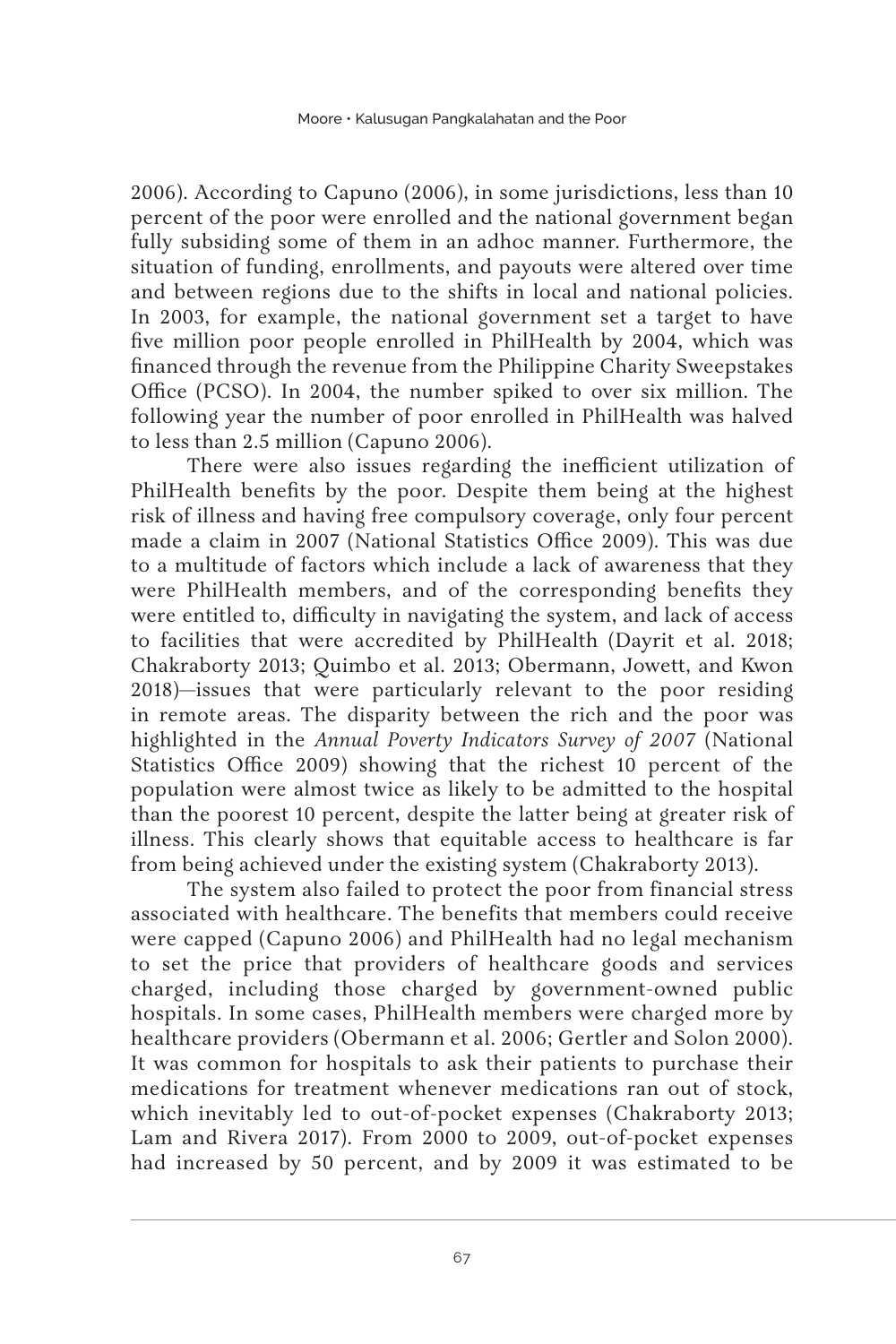pushing around one million people into poverty every year (Ulep and Dela Cruz 2016). After 15 years of this system, the poor had limited healthcare and little financial protection (Chakraborty 2013).

# Kalusugan Pangkalahatan

In 2010, with another change of government, a new universal healthcare policy became a presidential priority (Dayrit et al. 2018). Called Kalusugan Pangkalahatan (KP; translated to "Universal Health Care"; Bredenkamp and Buisman 2015), the policy was different from the old system in that it aimed to actively enroll almost the entire Philippine population (Pantig 2013). It addressed many of the failures of the old system pertinent to the poor such as limited finances to pay for their healthcare needs, identification and enrollment of the poor, and their financial protection (Chakraborty 2013; Dayrit et al. 2018).

#### Financing

A reliable and stable stream of revenue to pay for the premiums of the poor was a major issue prior to KP. A "sin tax" law on tobacco and alcohol was introduced around the time KP was made into a law. Around 80 percent of the sin tax revenue was allocated to the funding of the PhilHealth insurance premiums for the poor (Department of Health 2017). In its first year, the sin tax raised PHP 30 billion (\$700 million) and by 2016, it was contributing PHP 69 billion (\$1.5 billion) or 57 percent of the entire public health budget (Department of Health 2017). In 2011 or prior to KP, PHP 3 billion was spent on PhilHealth insurance premiums for the poor (Action for Economic Reforms 2013). By 2016, PHP 55 billion was being spent to ensure a steady rise of government spending on healthcare for the poor from PHP 1,100 per capita in 2011 to PHP 1,900 per capita in 2016 (World Bank 2011). It also stabilized the country's total healthcare expenditure to 4.7 percent of the gross domestic product, similar to neighboring countries (Obermann, Jowett, and Kwon 2018; World Health Organization 2016).

As a result, the healthcare benefits offered to the poor under KP became more financially viable than those that were offered under past policies. This also reduced the potential volatility of the system from local and national politics, as seen previously. Centralizing the financing and pooling of funds also improved financial stability by allowing the risks to be distributed across socioeconomic groups and regions.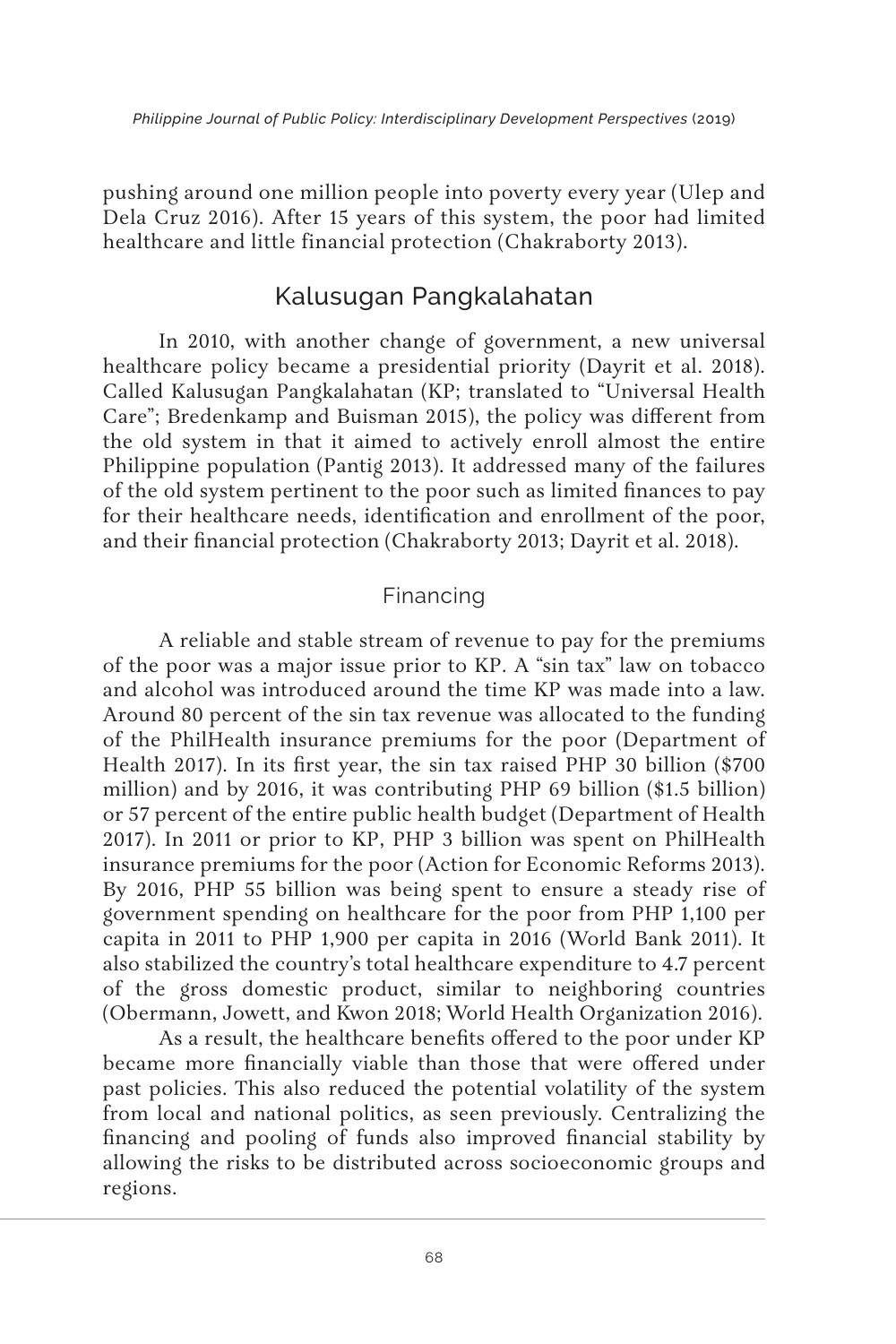### Healthcare Equity

The definition of who was classified as poor to have their healthcare insurance premiums paid for was somewhat arbitrary and subject to the discretion of local authorities prior to KP. Under the KP, the poor were defined as those whose visible means of income were insufficient to sustain their family, as well as any dependent family members (Pantig 2013; Chakraborty 2013). These individuals were actively identified from the National Household Targeting System for Poverty Reduction (NDHS-PR) database and automatically enrolled, with their premiums fully paid for by the national government (Chakraborty 2013). Furthermore, any poor person who was not in the database but turned up at any hospital could be enrolled at the time of admission and not be required to pay upfront. These initiatives saw a substantial increase in the number of the poor covered by the KP (Rajasekhar et al. 2011; Lavado 2010; World Health Organization 2011). The number of poor people enrolled in PhilHealth rose from 3.8 million in 2009 to 17.8 million in 2013 (PSA and ICF International 2014). The poor's awareness of enrollment also increased from 37 percent to 60 percent by 2013 (Action for Economic Reforms 2013).

Payouts to the poor also increased from 22 percent before KP was introduced, to 35 percent in 2013 (Pantig 2013). While the number of claims made by the poor increased, the difference between the monetary value of the claims between the poor and those classified as non-poor also improved. Prior to KP, the average value of claims paid for the poor was PHP 4,000 compared to PHP 6,000 for those not classified as poor. By 2013, the average payout for both the poor and non-poor were similar, at around PHP 9,000 (Pantig 2013; Lam and Rivera 2017).

Consequently, since the introduction of KP, health insurance has become more pro-poor in terms of both coverage and benefits (Dayrit et al. 2018). The poor also have a greater awareness of their coverage and benefits (Bredenkamp and Buisman 2015). However, awareness is still at unacceptable levels, especially for the poor, who have the greatest need for healthcare (Bredenkamp and Buisman 2015).

#### Financial Risk Protection

Financial risk protection is one of the main goals of universal healthcare as defined by the World Health Organization (2010): "A situation where all people who need health services (prevention,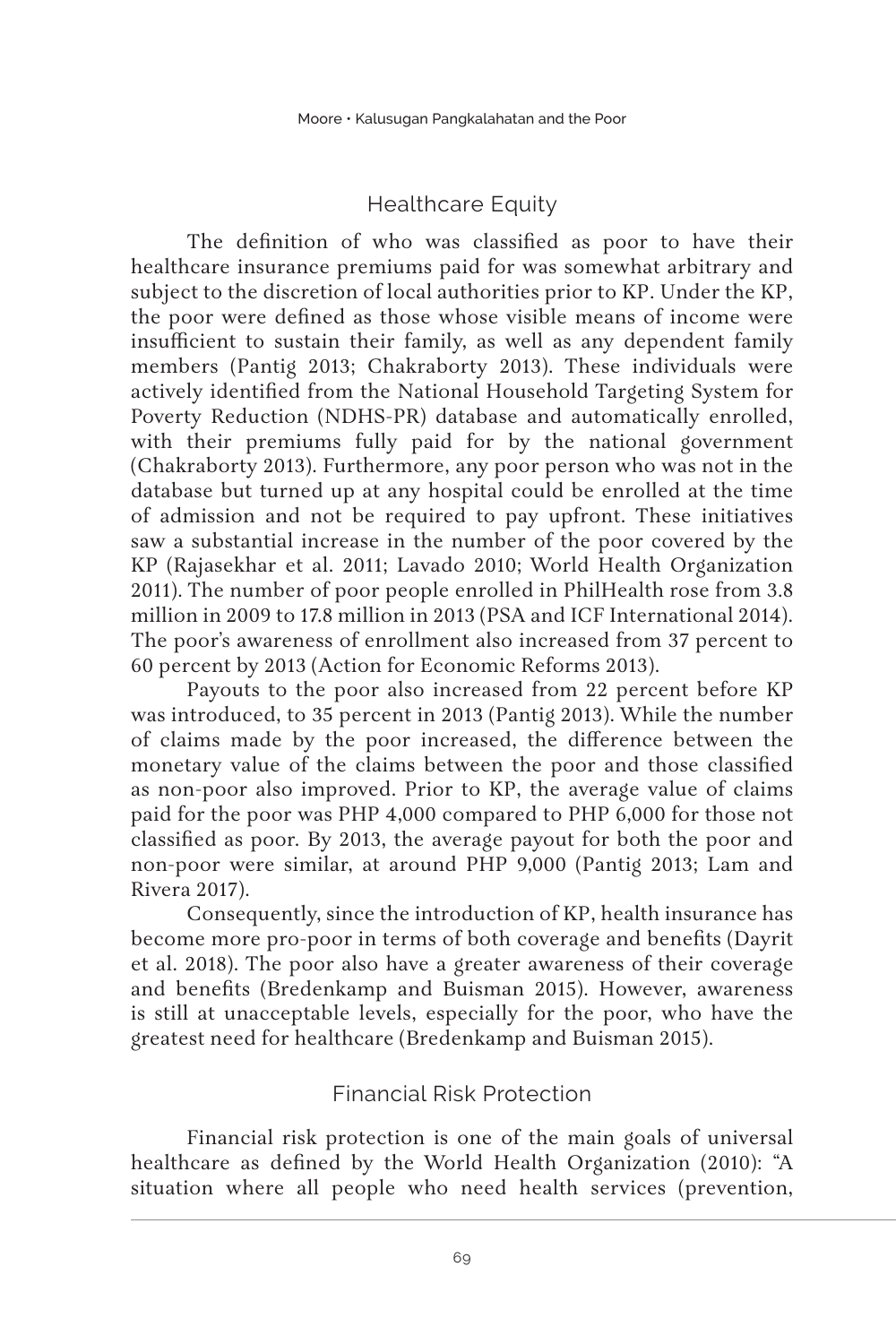promotion, treatment, rehabilitation, and palliative) receive them without undue financial hardship." The KP recognized this and states risk protection as a fundamental objective: "Financial risk protection through expansion in enrollment and benefit delivery of the National Health Insurance Program" (Department of Health 2016). It aimed to achieve this by introducing the No Balance Billing (NBB) policy (Dayrit et al. 2018). This means that poor patients in government hospitals will not be charged for in-patient services and standard medications. The hospital would either make a profit or cover the additional cost of admission, depending on the fees charged (Cabalfin 2016). Furthermore, increased resources facilitated the enforcement of the no balance billing policy, and it was forbidden for hospitals to ask patients to purchase medications that were out of stock (Obermann, Jowett, and Kwon 2018; Dayrit et al. 2018; Chakraborty 2013).

However, despite these measures, 39 to 49 percent of poor patients reported having to pay a proportion of their hospital bill (Villaverde, Gepte, and Baquiran 2016) and 64 percent were asked to pay for medicines (Action for Economic Reforms 2013). Furthermore, the total out-of-pocket spending by the poor continued to rise from approximately PHP 200 in 2000 to PHP 1,100 in 2012, where 76 percent of which was spent on medicines (Bredenkamp and Buisman 2015). In addition, many of the poor's expenditure on medicines is unnecessary, as non-generic medications and non-essential supplements are commonly used (Dayrit et al. 2018; Obermann, Jowett, and Kwon 2018).

Therefore, KP falls short in providing adequate financial protection for the poor, with out-of-pocket expenses exceeding half the poor's total healthcare expenses that can be partly addressed by better enforcement of the No Balance Billing scheme. Bearing in mind that medicines are 5 to 30 times more expensive in the Philippines than in other countries such as India (Reyes et al. 2011), the cost of medicines needs to be controlled as this constitutes the biggest expense for the poor, and much of it appears to be unnecessary. PhilHealth, as a major contributor to the funds that go toward purchasing medicines, could be more strategic in pushing down prices.

# Conclusion

The Kalusugan Pangkalahatan recognized and addressed many issues and concerns, resulting to some improvements in healthcare provisions for the poor. It created a more financially stable healthcare system with greater resources allocated to the poor, drawing increased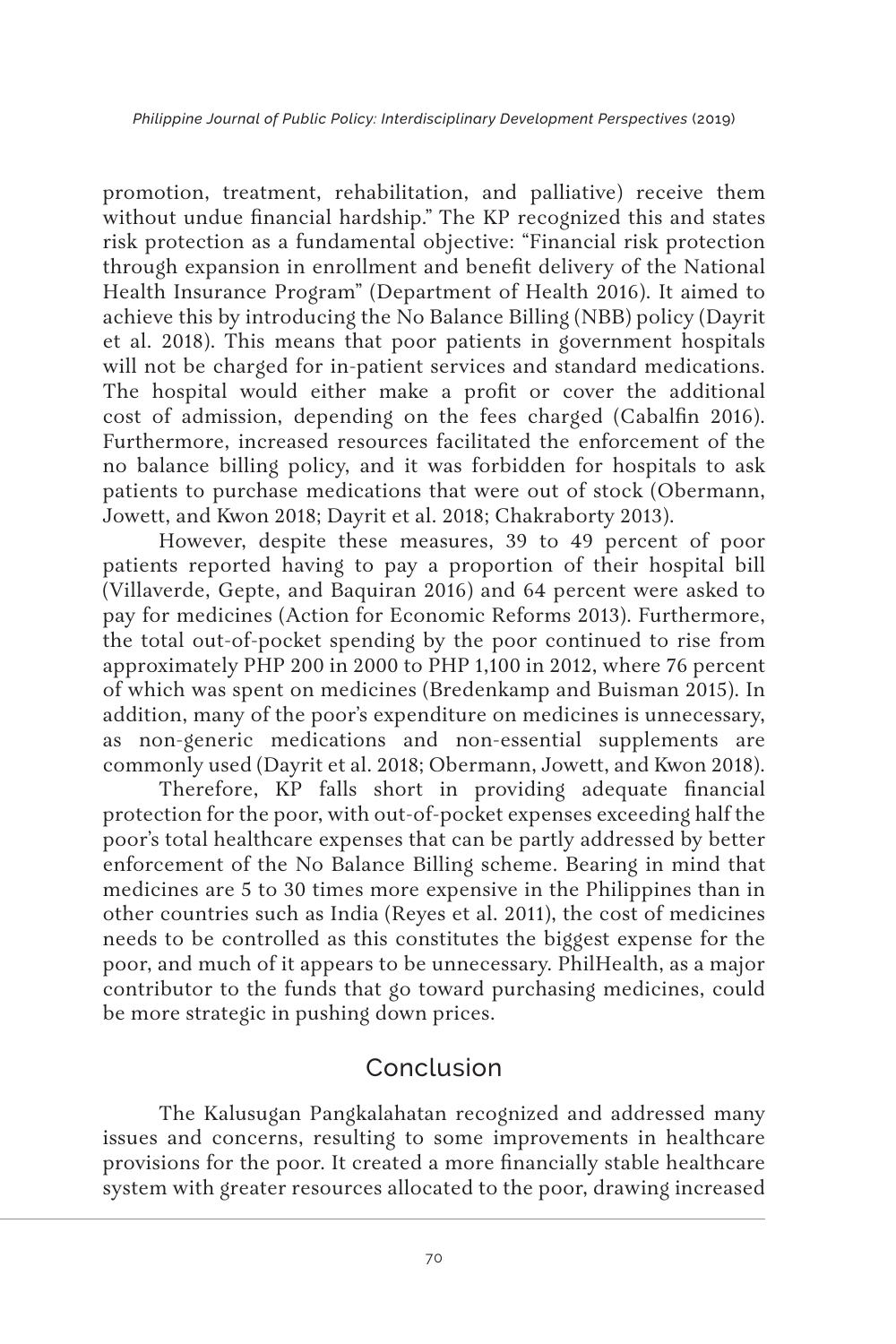access to healthcare. This is commendable as it is common for national healthcare policies of developing countries to be not beneficial for the poor (Bredenkamp and Buisman 2015; Pantig 2013). Other countries can then learn from the 50-year experience of social healthcare in the Philippines.

However, several major problems still remain. First, it is very difficult to obtain detailed information on outcomes, more so to attribute these directly to particular interventions. Outcomes for this essay were captured from sporadic household surveys and annual reports that vary in what they report from year to year. These must be improved so that outcomes can be more clearly examined in relation to policy interventions. Second, the poor's awareness of their healthcare benefits is still very low, which is particularly important since they are at greater health risks and have the least means to avail treatment. Finally, despite the recognition of the importance of financial protection, out-of-pocket expenses are unacceptably high and continue to increase. Other policy reforms need to be implemented to achieve the goal of financial protection.

In conclusion, while KP moved the Philippines closer to universal healthcare, it appears to be hindered by its design, where a contribution is required for a citizen to be entitled to healthcare. A cultural shift, where healthcare is seen as a right of citizenship, may be necessary to obtain universal healthcare and further improve the health of the poor.

**Corey B. Moore, Ph.D.**, **MBBS,** is a master's candidate at the School of Public Health and Community Medicine, University of New South Wales, Sydney, and director of the Moore Foundation.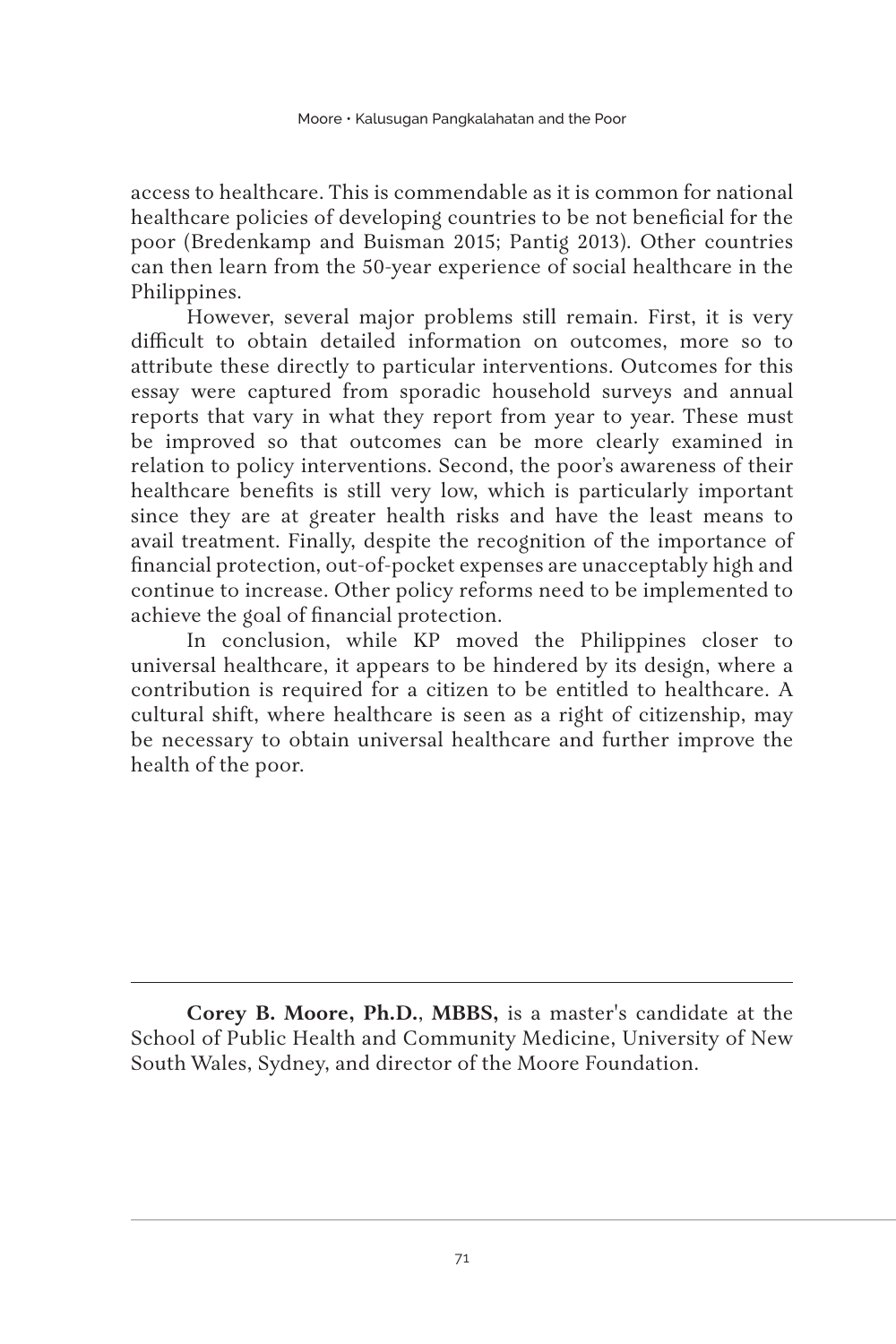*Philippine Journal of Public Policy: Interdisciplinary Development Perspectives* (2019)

#### **References**

- Action for Economic Reforms. 2013. *Public Expenditure Tracking Survey: A Study of the Sponsored Program National Health Insurance Program*. Quezon City: Action for Economic Reforms.
- Bredenkamp, Caryn and Leander Robert Buisman. 2015. *Universal Health Coverage in the Philippines: Progress on Financial Protection Goals.* Washington, D.C.: World Bank Group.
- Cabalfin, Michael R. 2016. *Health Financing for the Poor in the Philippines: Final Report*. Quezon City: Philippine Institute for Development Studies.
- Capuno, Joseph J. 2006. "Social Health Insurance for the Poor Programs of the Philippines and Vietnam." *Philippine Journal of Development* 33 (1–2): 211–40.
- Chakraborty, Sarbani. 2013. *Philippines' Government Sponsored Health Coverage Program for Poor Households*. Washington, D.C.: World Bank.
- Dayrit, Manuel M., Liezel P. Lagrada, Oscar F. Picazo, Melahi C. Pons, and Mario C. Villaverde. 2018. *The Philippines Health System Review*. New Delhi, India: Regional Office for South-East Asia, World Health Organization.
- Department of Health. 2016. *Kalusugan Pangkalahatan 2011–2016: An Assessment Report*. Manila: Department of Health.
- Department of Health. 2017. *Sin Tax Law Incremental Revenue for Health, Annual Reports CY 2016*. Manila: Department of Health.
- Gertler, Paul and Orville Solon. 2000. *Who Benefits from Social Health Insurance in Developing Countries?* Berkeley, USA: University of California, Berkeley.
- Grundy, John, Vincent Healy, L. Gorgolon, and E. Sandig. 2003. "Overview of Devolution of Health Services in the Philippines." *Rural and Remote Health* 3 (2): 220.
- Lam, Hilton Y. and Adovich S. Rivera. 2017. *Independent Assessments towards Validating the 2013-2014 Performance of PhilHealth for the NHTS population*. Manila: University of the Philippines, National Institute of Health, Institute of Health Policy and Development Studies.
- Lavado, Rouselle F. 2010. *Is PhilHealth's Sponsored Program Reaching the Poorest of the Poor? The Filipino Child Policy Brief.* Makati: Philippine Institute for Development Studies.
- National Health Insurance Act of 1995. Republic Act No. 7875. Accessed October 8, 2019. https://www.philhealth.gov.ph/about\_us/ra7875.pdf.
- National Statistics Office. 2009. *Annual Poverty Indicators Survey 2007*. Manila: National Statistics Office.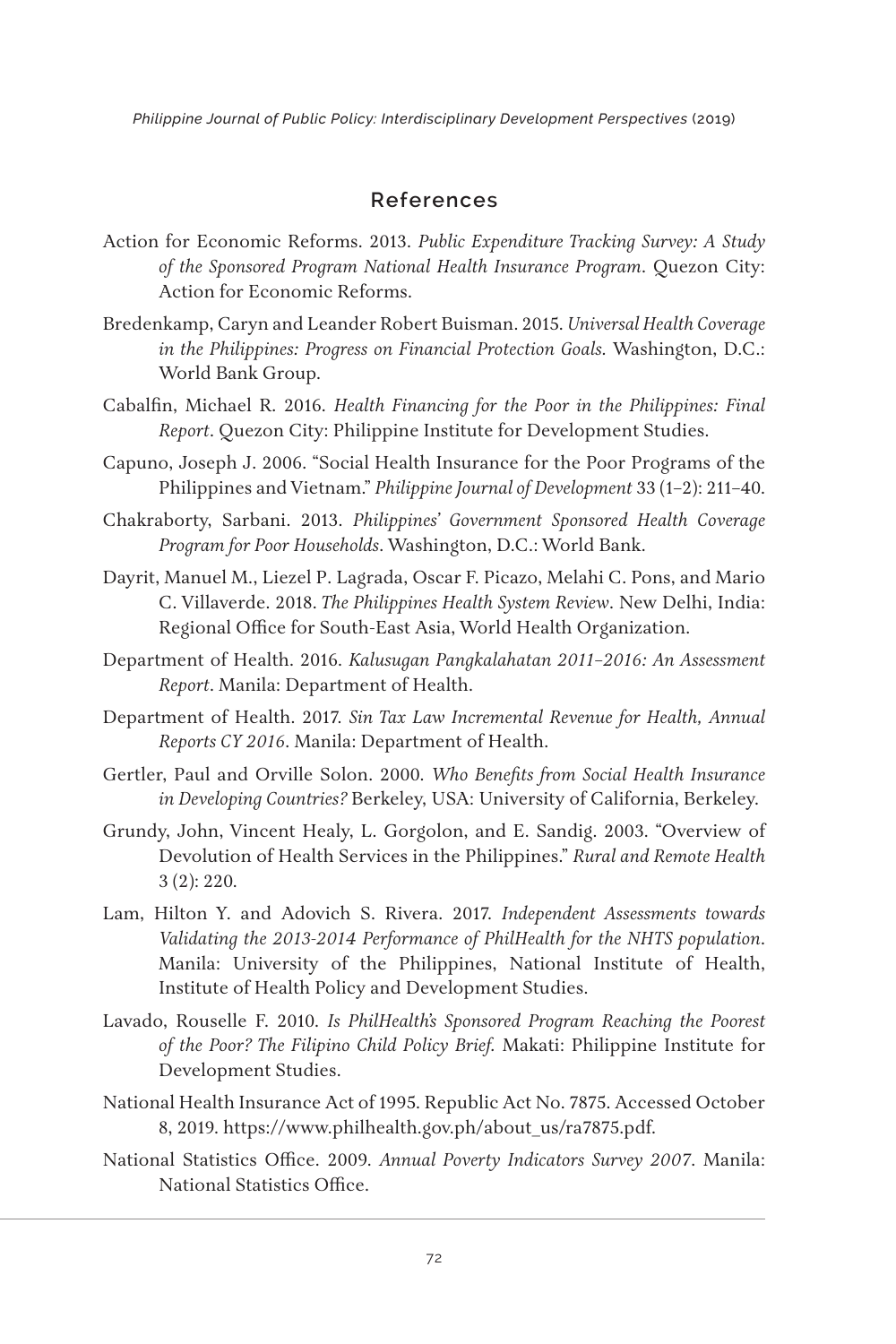- National Statistics Office. 2014. *Annual Poverty Indicators Survey 2013*. Manila: National Statistics Office.
- Obermann, Konrad, Matthew Jowett, Maria Ofelia Alcantara, Eduardo P. Banzon, and Claude Bodart. 2006. "Social health Insurance in a Developing Country: The Case of the Philippines." *Social Science & Medicine* 62 (12): 3177-3185.
- Obermann, Konrad, Matthew Jowett, and Soonman Kwon. 2018. "The Role of National Health Insurance for Achieving UHC in the Philippines: A Mixed Methods Analysis." *Global Health Action* 11 (1):1483638. doi: 10.1080/16549716.2018.1483638.
- Pantig, Ida Marie T. 2013. "Sustainability of the Natinoal Government Premium Subsidy for Indigents." *Philippine Journal of Development* 15 (1–2): 35–65.
- Philippine Statistics Authority, and ICF International. 2014. *National Demographic and Health Survey 2013*. Manila and Rockville: PSA, and ICF.
- Quimbo, Stella Luz A., Aleli D. Kraft, Joseph J. Capuno, and Carlos R. Tan Jr. 2013. *How Much Protection Does PhilHealth Provide Filipinos?* Quezon City: Philippine Center for Economic Development.
- Rajasekhar, Durgam, Erlend Berg, Maitreesh Ghatak, Ramachandra Manjula, and Sanchari Roy. 2011. "Implementing Health Insurance: The Rollout of Rashtriya Swasthya Bima Yojana in Karnataka." *Economic and Political Weekly* 46 (57): 56–63.
- Reyes, Celia M., Aubrey D. Tabuga, Ronina D. Asis, and Maria Blesila G. Datu. 2011. *Improving Access to Affordable Medicines: Looking at Prevailing Pricesand Distribution of Village Drugstoresin the Philippines*. Quezon City: Philippine Institute for Development Studies.
- Soriano, Elmer S., David M. Dror, Erwin A. Alampay, and Yolanda Bayugo. 2002. "Attitudes Towards Solidarity, Risk and Insurance in the Rural Philippines." In *Social Reinsurance: A New Approach to Sustainable Community Health Financing*, edited by Alexander S. Preker and David M. Dror, 377– 94. Washington, D.C.: World Bank.
- Tobe, Makoto, Andrew Stickley, Rodolfo B. del Rosario Jr., and Kenji Shibuya. 2013. "Out-of-pocket Medical Expenses for Inpatient Care Among Beneficiaries of the National Health Insurance Program in the Philippines." *Health Policy Plan* 28 (5): 536–48.
- Ulep, Valerie and Nina Ashley Dela Cruz. 2016. *Analysis of Out-of-pocket Expenditures in the Philippines*. Quezon City: Philippine Institute for Development Studies.